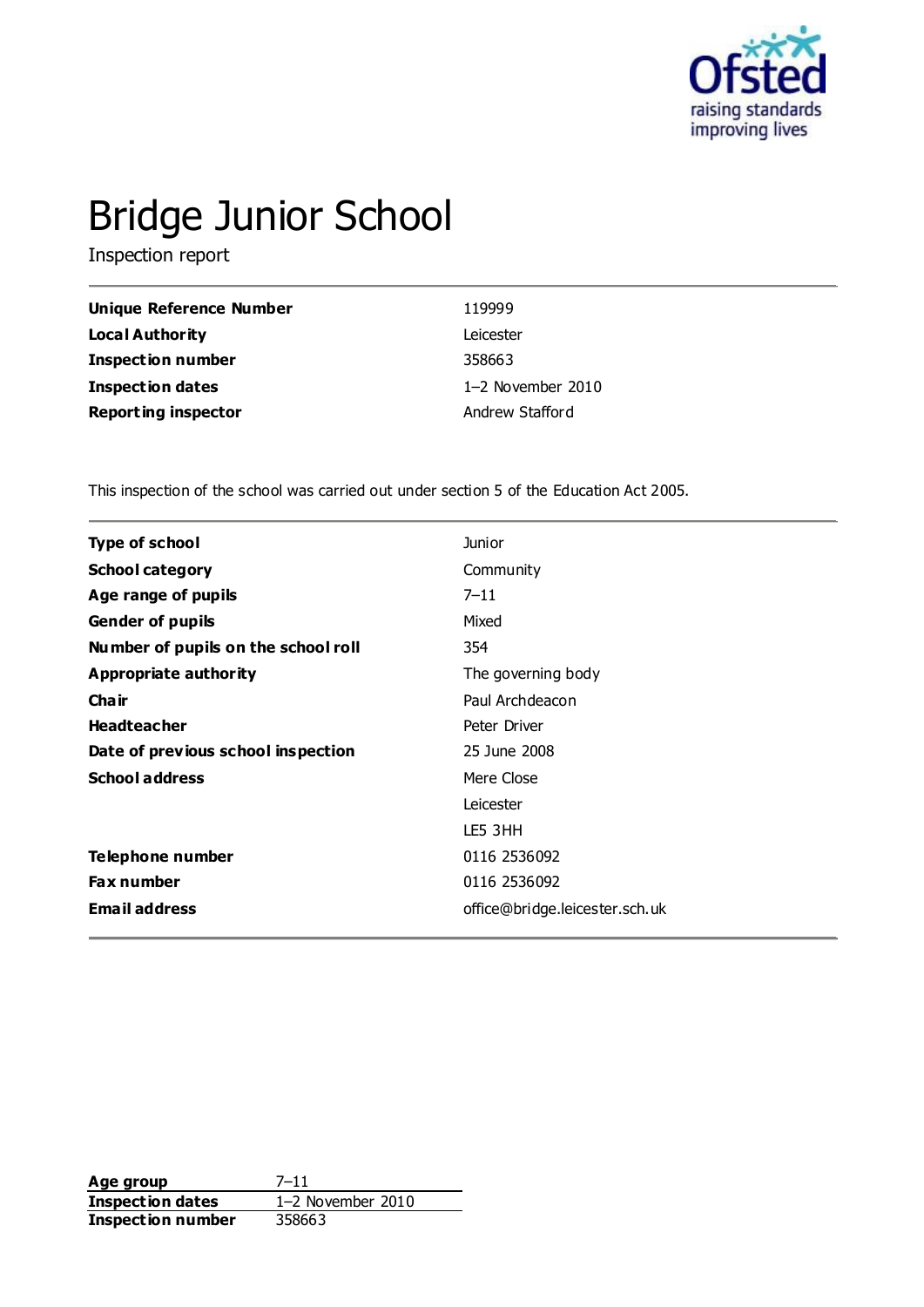The Office for Standards in Education, Children's Services and Skills (Ofsted) regulates and inspects to achieve excellence in the care of children and young people, and in education and skills for learners of all ages. It regulates and inspects childcare and children's social care, and inspects the Children and Family Court Advisory Support Service (Cafcass), schools, colleges, initial teacher training, work-based learning and skills training, adult and community learning, and education and training in prisons and other secure establishments. It assesses council children's services, and inspects services for looked after children, safeguarding and child protection.

Further copies of this report are obtainable from the school. Under the Education Act 2005, the school must provide a copy of this report free of charge to certain categories of people. A charge not exceeding the full cost of reproduction may be made for any other copies supplied.

If you would like a copy of this document in a different format, such as large print or Braille, please telephone 0300 1234 234, or email **[enquiries@ofsted.gov.uk](mailto:enquiries@ofsted.gov.uk)**.

You may copy all or parts of this document for non-commercial educational purposes, as long as you give details of the source and date of publication and do not alter the documentation in any way.

To receive regular email alerts about new publications, including survey reports and school inspection reports, please visit our website and go to 'Subscribe'.

Royal Exchange Buildings St Ann's Square Manchester M2 7LA T: 0300 1234 234 Textphone: 0161 618 8524 E: **[enquiries@ofsted.gov.uk](mailto:enquiries@ofsted.gov.uk)** W: **[www.ofsted.gov.uk](http://www.ofsted.gov.uk/)**

© Crown copyright 2010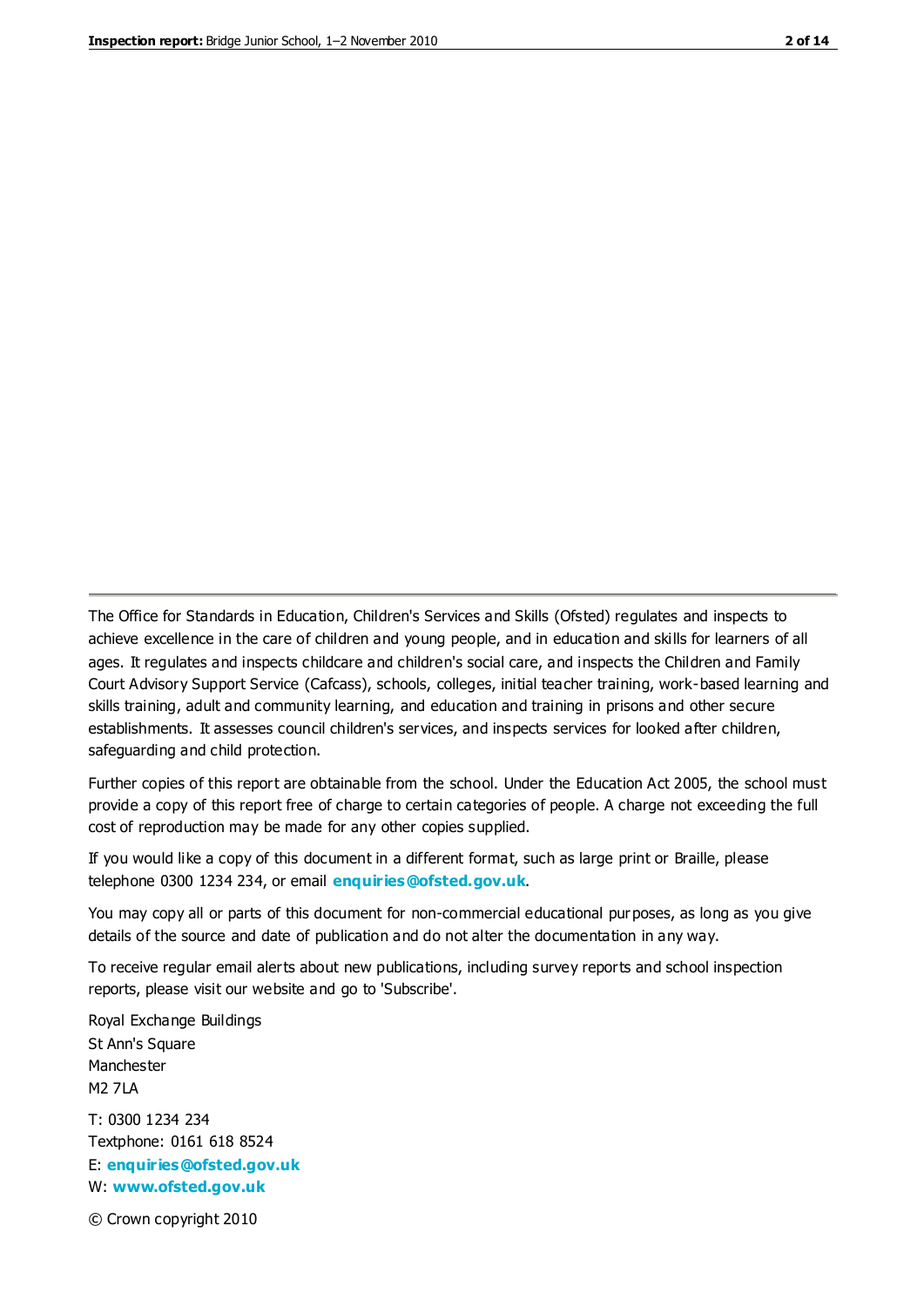# **Introduction**

This inspection was carried out by three additional inspectors. The inspectors visited 22 lessons and observed 16 different teachers. They held meetings with groups of pupils, governors, parents and staff. They observed the school's work, and looked at documentation relating to the attainment and assessment of pupils' progress, school policies, the school's self-evaluation, minutes of governors' meetings and the provision for safeguarding. They also looked at samples of pupils' work and the school development plan. They analysed 177 parent and carer questionnaires and other written responses from pupils and staff.

The inspection team reviewed many aspects of the school's work. It looked in detail at the following.

- What are pupils' skills on entry to the school?
- What are the explanations for the past low attainment in English, and how effective are measures taken for improvement?
- What is the progress and achievement of pupils with special educational needs and/or disabilities, and for pupils who speak English as an additional language, compared with all other pupils?

# **Information about the school**

Bridge is larger than most primary schools. A minority of pupils are of White British heritage and the great majority of pupils come from minority ethnic groups, the largest being those from Indian heritage. A high proportion of pupils speak English as an additional language. The proportion of pupils with special educational needs and/or disabilities is higher than average, with a majority having moderate learning difficulties. Approximately one in ten of the pupils in each year group join the school after Year 3. The school has a number of awards including Healthy School status.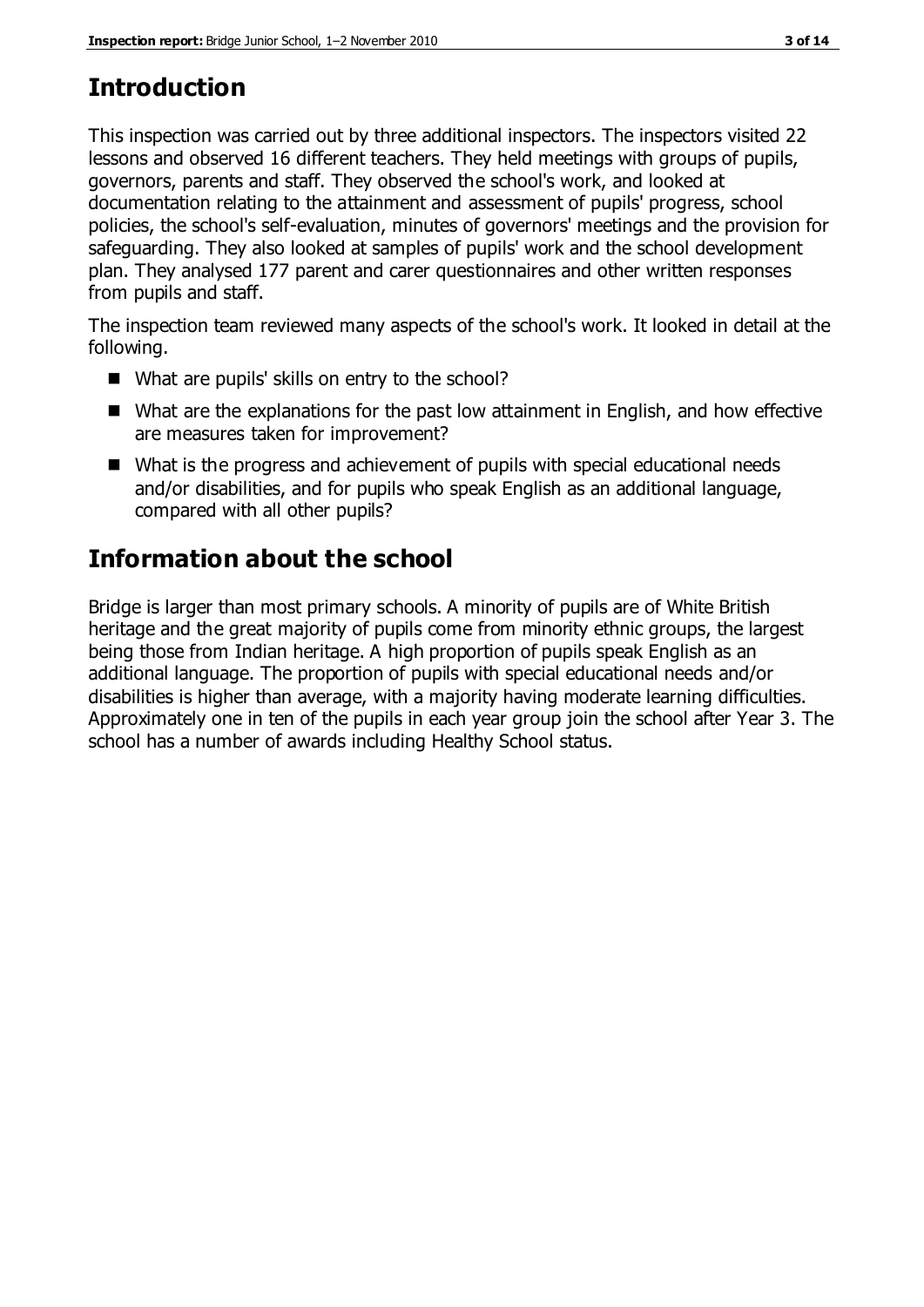# **Inspection judgements**

| Overall effectiveness: how good is the school? |
|------------------------------------------------|
|                                                |

### **The school's capacity for sustained improvement 2**

# **Main findings**

This is a good school. It is at the heart of a multicultural community where all are welcomed to a warm, caring, safe and happy environment. It is a school always looking to improve, as a governor said, 'We have common aims, and when we reach them, we ask how we can make things even better'. Many parents and carers confirm that the school is always focused on getting the best for their children. The learning partnership, with a neighbouring Catholic primary school, greatly enhances pupils' knowledge and understanding of religions different to their own. The school is extremely effective in establishing partnerships with parents and carers, with, for example, regular question and answer sessions between a mother's group and the headteacher. The school has also established a programme that provides opportunities for parents and carers to accompany their children on visits, from which they jointly undergo new experiences. This provision greatly enhances learning, not only for the school and its pupils, but also for the needs of the whole local community. This enables the school to make an outstanding contribution to local community cohesion.

The school has many strengths, including the excellent care and support provided for every learner. This thoroughly socially inclusive school has an excellent understanding of the personal needs of every pupil, especially pupils whose circumstances make them vulnerable, those with special educational needs and/or disabilities, and the many pupils in the early stages of learning English. A teacher described this perfectly when saying, 'At Bridge, no child is ever forgotten'. Pupils have great eagerness to learn, are proud of their achievements and work well together. They are cheerful and confident, behave well and enthusiastically accept responsibilities, especially if it can help the school and the local community, where they have high involvement. They feel safe at school, a view strongly supported by parents.

When children begin school in Year 3, or in other years, they have many barriers to learning, particularly in their language development. They make a good start in the school and make good progress in their learning and personal development. They achieve well throughout the school, so that they attain broadly average levels in English and mathematics at the end of Year 6. This is an improvement in mathematics since the last inspection. This is because teaching is good and at times outstanding in some classes. There is evidence, though, of some inconsistency in teaching. Occasionally some teachers do not use the good assessment information they have in their short term planning, especially for the more-able pupils. Consequently, some pupils find the work too difficult, and drift off task, and others are challenged insufficiently to enable them to make consistent progress. Attainment is not as high in writing as it is in mathematics and reading in some year groups. There are too few opportunities for extended writing. However, as in all aspects of the management of the school, the school leaders, led strongly by the clear-sighted and determined headteacher, have a very accurate picture of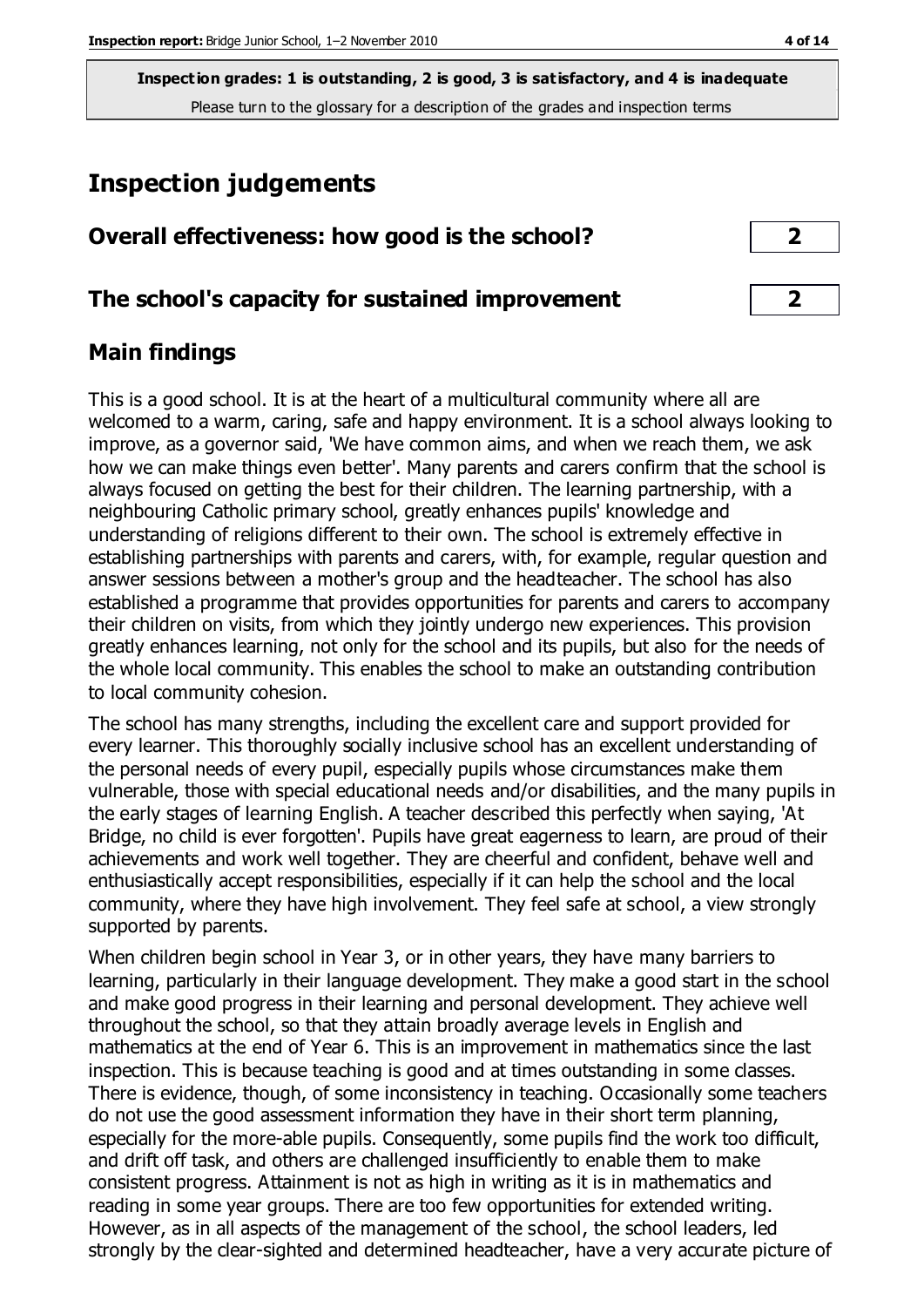the school's strengths, and areas for improvement. The school's self-evaluation is good and clearly identifies the way ahead through the school development plan. Leaders, including a supportive and challenging governing body, have shown a good capacity to improve, particularly through the positive impact of their efforts to raise attainment. This capacity is also reflected in the improvement in the quality of teaching, and the continued development of an innovative and stimulating curriculum which gives pupils many memorable experiences. This contributes strongly to the outstanding spiritual, moral, social and cultural development of pupils.

# **What does the school need to do to improve further?**

- Reinforce the drive to raise attainment by removing inconsistencies in teaching and learning by:
	- using assessment information to plan work that meets the different learning needs of all pupils, especially the more able.
- Improve progress and attainment in writing, especially in those groups where it is lagging behind reading, by:
	- increasing the range and effectiveness of teaching strategies that are used
	- providing more opportunities for extended writing.

# **Outcomes for individuals and groups of pupils 2**

Pupils respond positively in their lessons. They are keen to learn, and participate and speak when given the opportunity. They enjoy their learning and achieve well, describing their experiences as, 'adventurous', 'creative' and 'brilliant'. Pupils from Year 6 talk about their 'talents', because 'we all have one or more'. One pupil indicated that, 'I am very good at encouraging people who are lonely or fed-up'. They know the school rules, behave responsibly and respect one another. They take pride in their work, some of which is displayed colourfully throughout the school. Pupils mention 'loads' of adults that they can turn to if they have personal problems. Pupils have healthy lifestyles which are enhanced by good sports provision, and demonstrated by the school's Healthy School status. Pupils' punctuality is good and attendance is average. Pupils identify rare cases of bullying or challenging behaviour, but say that the staff always deal with these quickly and fairly. Pupils' extremely positive relationships are a strong feature of their excellent moral and social development.

Over the last few years, pupils' attainment has been below average in English and mathematics by the time they leave school. Inspection evidence shows that attainment is steadily rising from generally low starting points, especially in the number of pupils reaching above average levels in mathematics and science. Pupils' writing is benefiting from good improvement in reading, better speaking skills and many exciting writing opportunities across the curriculum. Pupils who speak English as an additional language make good progress as their confidence in using the language develops. The progress in learning and achievement of all pupils, including those with special educational needs and/or disabilities, as seen in lessons, is good. For example, in a Year 5 class, pupils used their existing knowledge to develop their skills of visualising images on the walls of 'Tommy's Room' to write descriptive sentences about them.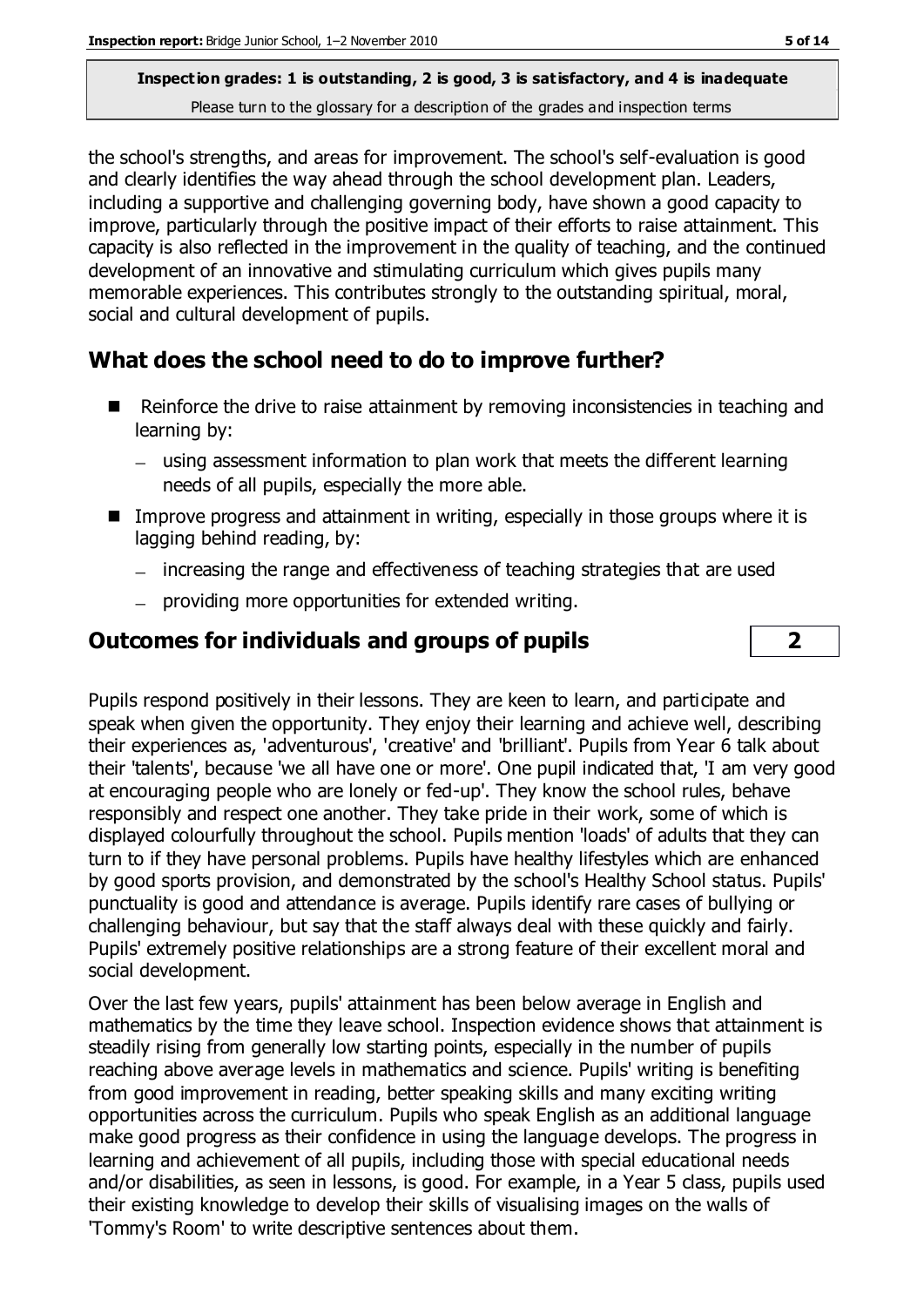# **Inspection grades: 1 is outstanding, 2 is good, 3 is satisfactory, and 4 is inadequate**

Please turn to the glossary for a description of the grades and inspection terms

Central to pupils' personal development is their excellent contribution to both the school and the local community. They take many responsibilities, for example, as monitors, and as members of the school council. Work with local schools, and links to ones in Devon and Ghana, has helped their understanding of what it means to be a citizen of the community. Together with pupils' achievements in literacy and numeracy, this is good preparation for their future economic well-being.

| Pupils' achievement and the extent to which they enjoy their learning                                                     | 2              |
|---------------------------------------------------------------------------------------------------------------------------|----------------|
| Taking into account:<br>Pupils' attainment <sup>1</sup>                                                                   | 3              |
| The quality of pupils' learning and their progress                                                                        | 2              |
| The quality of learning for pupils with special educational needs and/or disabilities<br>and their progress               | $\mathcal{P}$  |
| The extent to which pupils feel safe                                                                                      | $\overline{2}$ |
| Pupils' behaviour                                                                                                         | 2              |
| The extent to which pupils adopt healthy lifestyles                                                                       | $\overline{2}$ |
| The extent to which pupils contribute to the school and wider community                                                   | 1.             |
| The extent to which pupils develop workplace and other skills that will contribute to<br>their future economic well-being | 2              |
| Taking into account:<br>Pupils' attendance <sup>1</sup>                                                                   | 3              |
| The extent of pupils' spiritual, moral, social and cultural development                                                   | ı              |

These are the grades for pupils' outcomes

<sup>1</sup> The grades for attainment and attendance are: 1 is high; 2 is above average; 3 is broadly average; and 4 is low

#### **How effective is the provision?**

Teachers have good relationships with their pupils, manage classes well and have a generally good understanding of the needs of pupils. Some teachers are capable of high quality teaching. This was observed in several classes, where, on one occasion, pupils were encouraged to reflect on how visits to the local park had given them experiences to write about. On another, pupils were expressing their feelings in sentences after making an analysis of an absorbing and stimulating book. Challenging activities and skilled questioning are other teaching skills common to good teaching. However, in spite of regular monitoring by leaders, teaching is sometimes inconsistent. Lesson planning does not always use accurate and good quality assessment data to match tasks to the learning needs of all pupils, especially the more able. Although extension activities are sometimes prepared, pupils may not be given early opportunities to face these challenges during the lesson. This results in differences in the progress made by some pupils. Assessment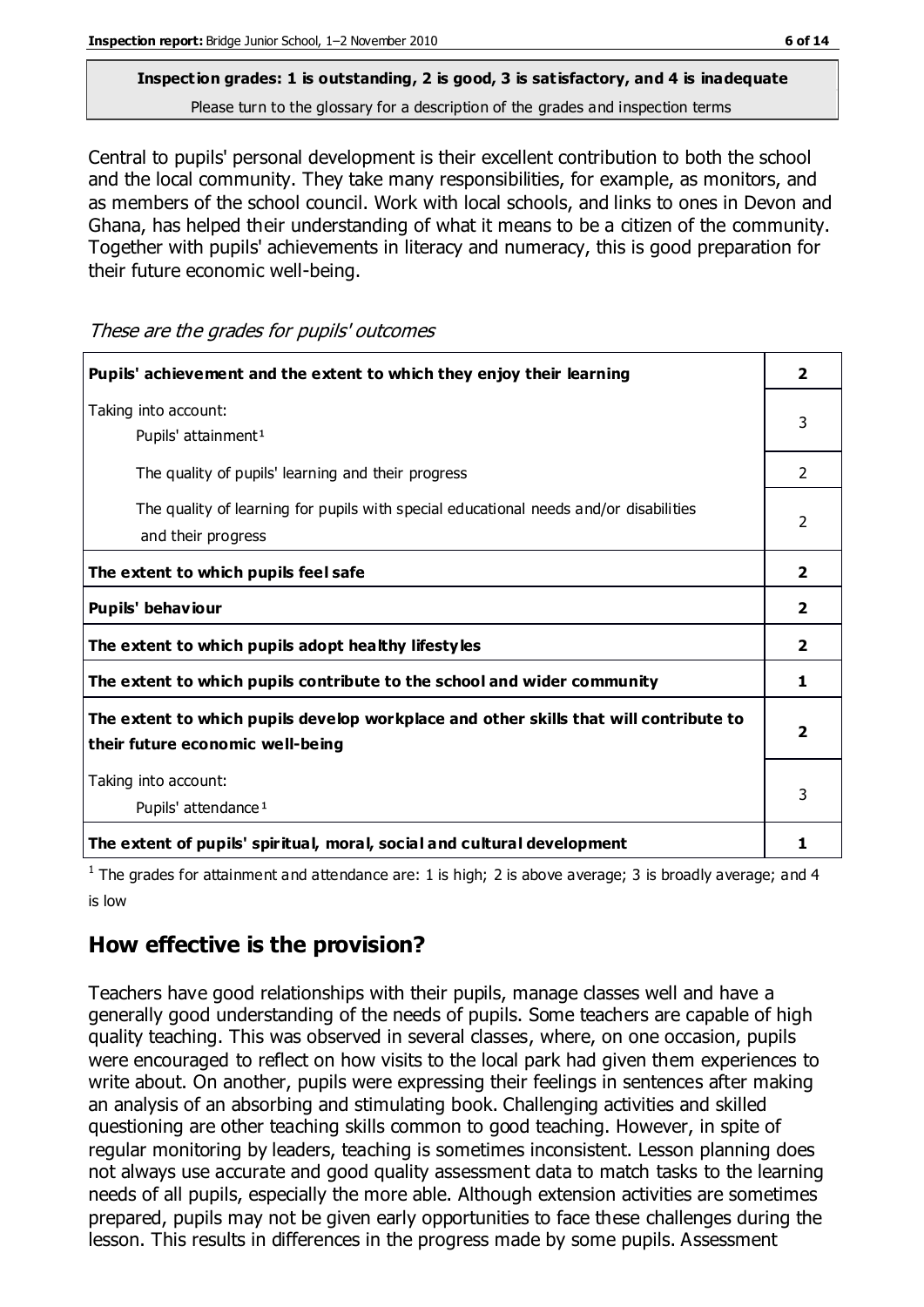strategies show a clear improvement since the last inspection. Challenging targets are set and known by pupils, and most marking identifies how and what pupils can improve in their learning. There is some inconsistency in pupils following up teachers' advice about how to improve and this can slow progress.

The school provides a good curriculum which is creative and imaginative, and designed expressly for the pupils in the school. For example, each school day starts with 'Think it Over' activities where pupils are asked to reflect on an aspect of their learning. The school makes good use of its own and external resources to provide a suitable curriculum for pupils with special educational needs and/or disabilities. In addition it offers many new experiences for learning outside the classroom to pupils with little previous experience or knowledge of the environment. The curriculum is being developed to incorporate more challenging activities for the more-able pupils, and those that are talented. Pupils have been able to work with professional musicians and sportsmen and enjoy taking part in city-wide competitions in a range of sports. There is a strong global element to the curriculum with pupils planning journeys to European destinations and studying the topic of 'Trading Places'. Pupils also have opportunities to learn French, which broadens their understanding of other cultures. A wide range of extra-curricular activities, clubs and visits are popular and well attended. Pupils appreciate these opportunities and talk enthusiastically about their artistic and musical talents. Information and communication technology (ICT), literacy and mathematics are used well across the curriculum.

The school provides a caring and welcoming environment for all pupils. Intervention and support from many teaching assistants is well planned, skilled and meets the needs of all pupils. Pupils who arrive in the school with little or no English are well provided for in the 'Language and Nurture Development' group where their self-esteem rises rapidly. Provision for pupils with special educational needs and/or disabilities is good and ensures they make the same good progress as their classmates. Links with many outside agencies are very effective. Provision for safeguarding and child protection is rigorous and regularly reviewed. The breakfast club has a supportive family atmosphere, is well managed, and offers a good extended service to the school community.

| The quality of teaching                                                                                    |  |
|------------------------------------------------------------------------------------------------------------|--|
| Taking into account:<br>The use of assessment to support learning                                          |  |
| The extent to which the curriculum meets pupils' needs, including, where relevant,<br>through partnerships |  |
| The effectiveness of care, guidance and support                                                            |  |

These are the grades for the quality of provision

# **How effective are leadership and management?**

The headteacher gives a strong lead to the staff in his desire for a continually improving and ambitious school, providing for the many needs of all pupils. An effective team of senior leaders works very closely with the headteacher, and has been responsible for improving provision across the school, developing the school development plan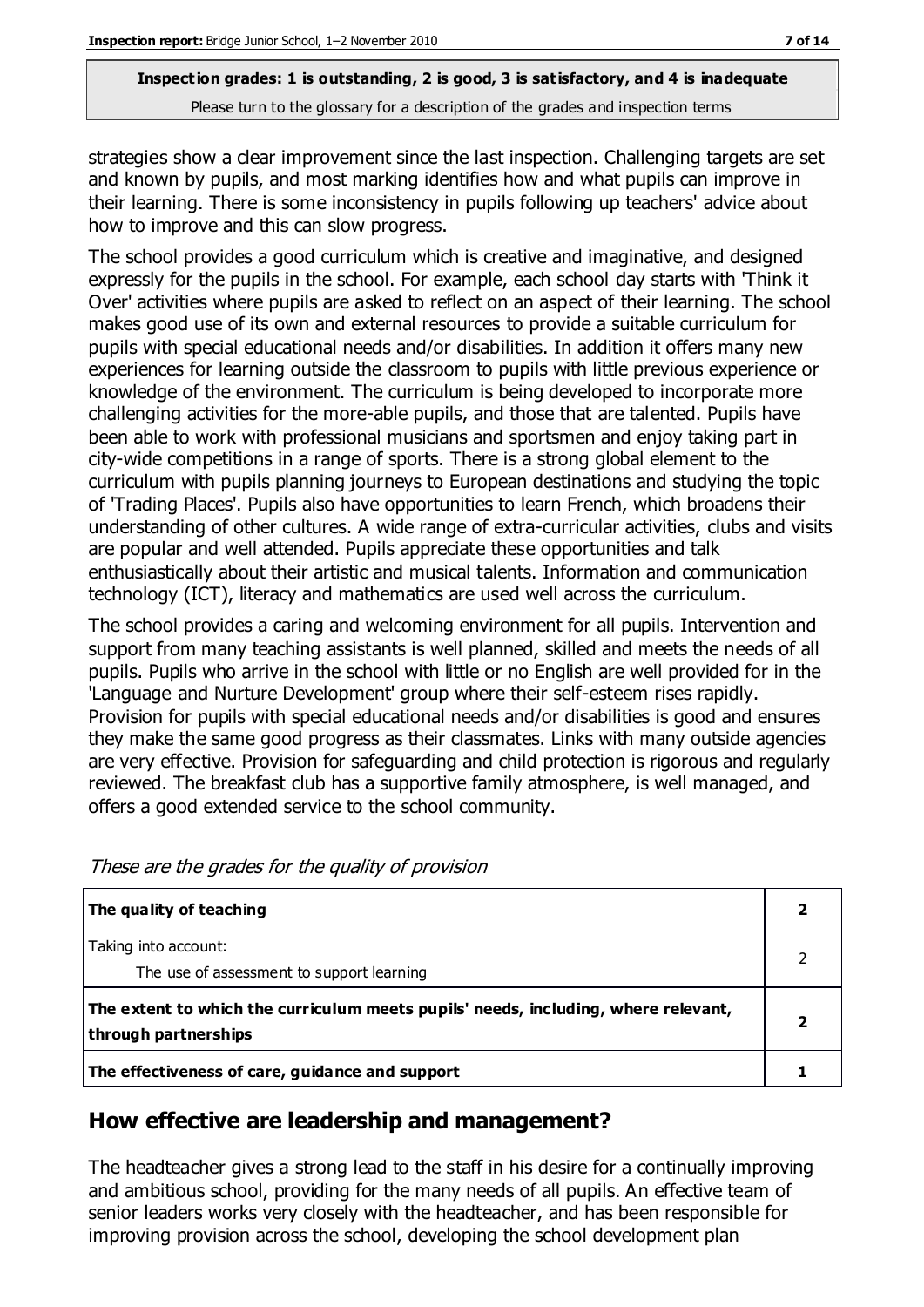successfully and maintaining the existing strengths in the school, especially the personal and social development of pupils. Leaders spend much time rigorously monitoring teaching and learning. This has enabled them to identify both the considerable strengths in teaching, but also inconsistencies. The staff have been guided to become a mutually supportive, motivated team. This ensures that pupils are cared for in an inclusive learning environment, where they have good equal opportunities to participate fully in school, free from discrimination. The governing body makes a strong contribution to school improvement. Governors use their varied talents effectively, share the school's ambitions, are very supportive and now have the confidence to challenge leaders. They ensure that there is good provision for safeguarding, recently having improved the perimeter fencing. All statutory requirements for health and safety are met well.

There is highly effective involvement of parents and carers, who are encouraged to play a full part in the learning and development of their children. They express great appreciation for the many excellent opportunities and initiatives to engage them in the life of the school. Partnerships to promote learning and the well-being of pupils are good and often linked to the provision for community cohesion. This was seen to good effect when parents joined with pupils in a celebration of their learning about 'Fantastic Mr. Fox'. The school has very high involvement with the local community, but also has strong links with schools in England and other countries throughout the world, such as India and a partner school in Ghana. It has evaluated the impact of its initiatives for community cohesion on pupils' personal development to excellent effect, and is always on the look-out to include fresh opportunities. The school makes effective use of its resources to promote achievement and gives good value for money.

| The effectiveness of leadership and management in embedding ambition and driving<br><i>improvement</i>                                                           |                         |
|------------------------------------------------------------------------------------------------------------------------------------------------------------------|-------------------------|
| Taking into account:<br>The leadership and management of teaching and learning                                                                                   | 2                       |
| The effectiveness of the governing body in challenging and supporting the<br>school so that weaknesses are tackled decisively and statutory responsibilities met | $\overline{\mathbf{2}}$ |
| The effectiveness of the school's engagement with parents and carers                                                                                             | 1                       |
| The effectiveness of partnerships in promoting learning and well-being                                                                                           | 2                       |
| The effectiveness with which the school promotes equality of opportunity and tackles<br>discrimination                                                           | $\overline{\mathbf{2}}$ |
| The effectiveness of safeguarding procedures                                                                                                                     | $\overline{2}$          |
| The effectiveness with which the school promotes community cohesion                                                                                              |                         |
| The effectiveness with which the school deploys resources to achieve value for money                                                                             |                         |

These are the grades for leadership and management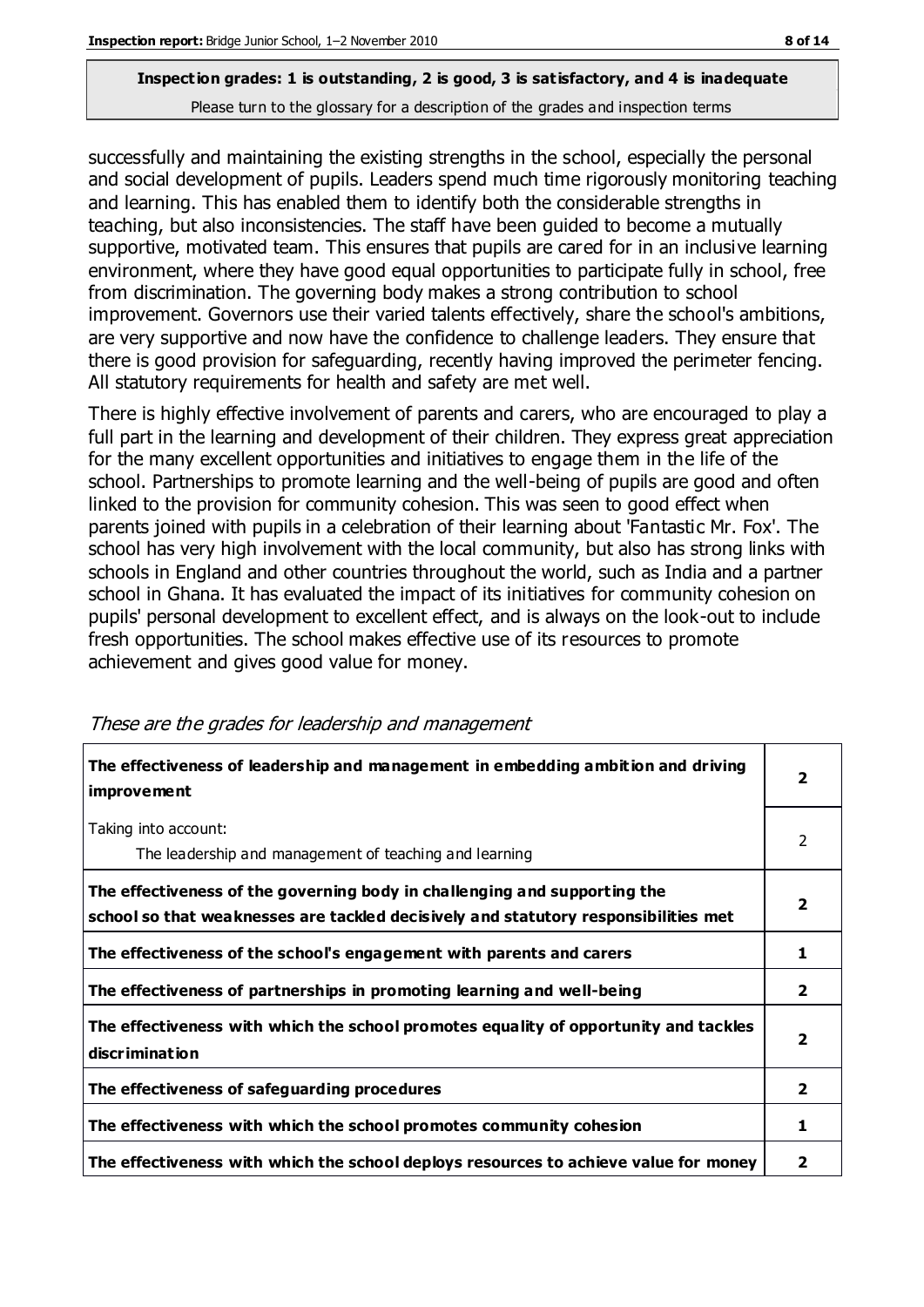### **Views of parents and carers**

Over half of parents and carers responded to the questionnaire, which is more than is typical. The vast majority of parents and carers who responded to the questionnaire have very positive opinions of the school. They feel that their children are safe, that they enjoy school, and that teaching and leadership and management are good. Typically, a parent commented, 'The school teaches good morals and behaviour. It provides excellent support and helps with the needs of the community. There is excellent understanding and respect for the religious needs of the children'. A small minority of parents and carers expressed concerns, in particular about how the school helps support children's learning. The inspection team found that the school provides many opportunities for parents and carers to support children's learning, but does not communicate how to participate in these events widely enough.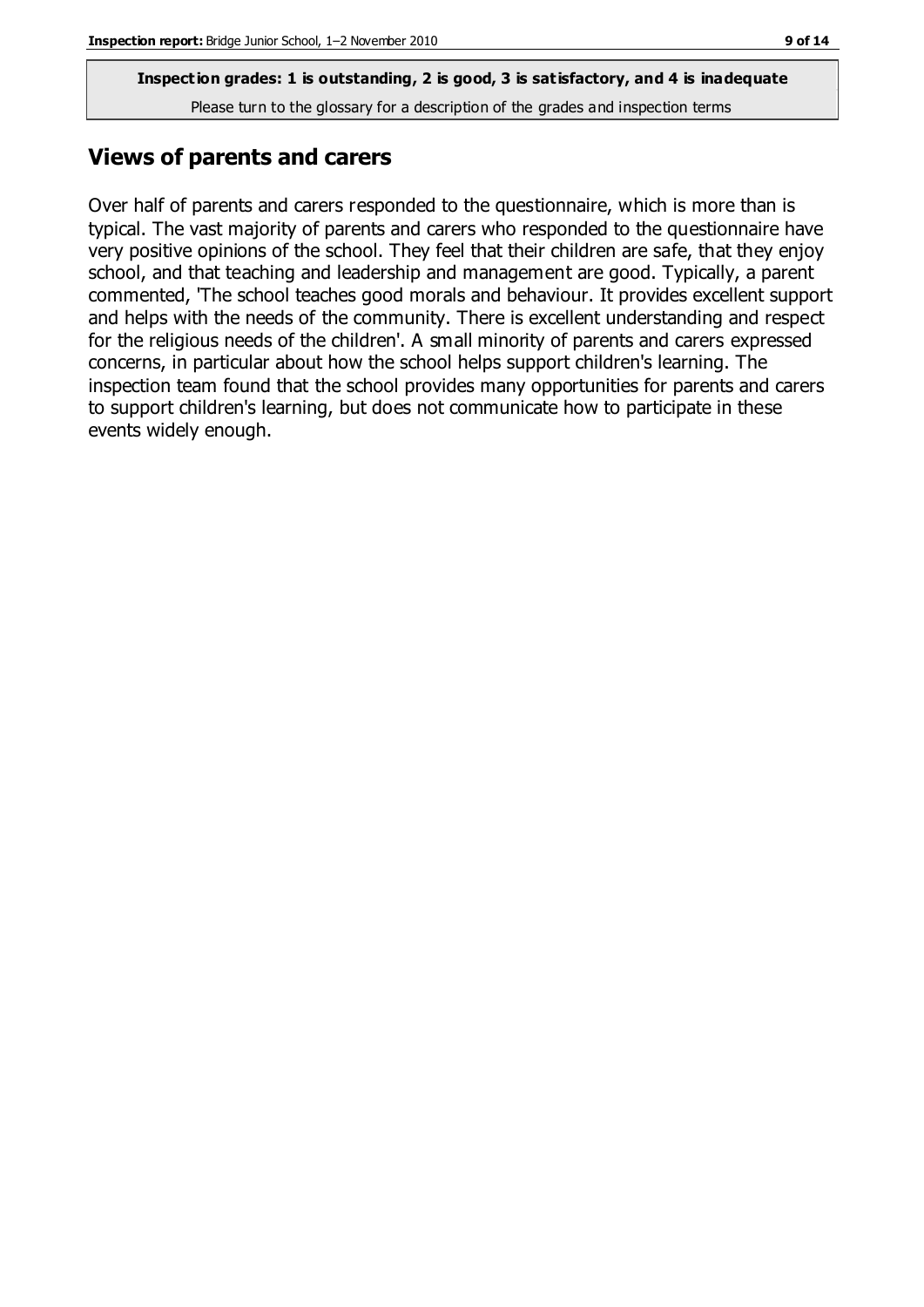#### **Responses from parents and carers to Ofsted's questionnaire**

Ofsted invited all the registered parents and carers of pupils registered at Bridge Junior School to complete a questionnaire about their views of the school.

In the questionnaire, parents and carers were asked to record how strongly they agreed with 13 statements about the school. The inspection team received 177 completed questionnaires by the end of the on-site inspection. In total, there are 354 pupils registered at the school.

| <b>Statements</b>                                                                                                                                                                                                                                       | <b>Strongly</b><br>agree |               | <b>Agree</b> |               | <b>Disagree</b> |                | <b>Strongly</b><br>disagree |                |
|---------------------------------------------------------------------------------------------------------------------------------------------------------------------------------------------------------------------------------------------------------|--------------------------|---------------|--------------|---------------|-----------------|----------------|-----------------------------|----------------|
|                                                                                                                                                                                                                                                         | <b>Total</b>             | $\frac{0}{0}$ | <b>Total</b> | $\frac{0}{0}$ | <b>Total</b>    | $\frac{0}{0}$  | <b>Total</b>                | $\frac{0}{0}$  |
| My child enjoys school                                                                                                                                                                                                                                  | 121                      | 68            | 53           | 30            | 3               | $\overline{2}$ | $\mathbf 0$                 | $\mathbf 0$    |
| The school keeps my child<br>safe                                                                                                                                                                                                                       | 110                      | 62            | 66           | 37            | 0               | 0              | 1                           | $\mathbf{1}$   |
| My school informs me about<br>my child's progress                                                                                                                                                                                                       | 67                       | 38            | 88           | 50            | 19              | 11             | $\overline{2}$              | $\mathbf{1}$   |
| My child is making enough<br>progress at this school                                                                                                                                                                                                    | 76                       | 43            | 84           | 47            | 8               | 5              | $\overline{2}$              | 1              |
| The teaching is good at this<br>school                                                                                                                                                                                                                  | 89                       | 50            | 82           | 46            | 3               | $\overline{2}$ | 1                           | $\mathbf{1}$   |
| The school helps me to<br>support my child's learning                                                                                                                                                                                                   | 72                       | 41            | 81           | 46            | 19              | 11             | 3                           | $\overline{2}$ |
| The school helps my child to<br>have a healthy lifestyle                                                                                                                                                                                                | 81                       | 46            | 79           | 45            | 15              | 8              | $\mathbf{1}$                | $\mathbf{1}$   |
| The school makes sure that<br>my child is well prepared for<br>the future (for example<br>changing year group,<br>changing school, and for<br>children who are finishing<br>school, entering further or<br>higher education, or entering<br>employment) | 70                       | 40            | 80           | 45            | 11              | 6              | 4                           | $\overline{2}$ |
| The school meets my child's<br>particular needs                                                                                                                                                                                                         | 70                       | 40            | 89           | 50            | 8               | 5              | $\mathbf 0$                 | $\mathbf 0$    |
| The school deals effectively<br>with unacceptable behaviour                                                                                                                                                                                             | 89                       | 50            | 71           | 40            | 6               | 3              | 1                           | $\mathbf{1}$   |
| The school takes account of<br>my suggestions and concerns                                                                                                                                                                                              | 56                       | 32            | 97           | 55            | 9               | 5              | $\overline{2}$              | 1              |
| The school is led and<br>managed effectively                                                                                                                                                                                                            | 85                       | 48            | 78           | 44            | $\overline{2}$  | $\mathbf{1}$   | $\mathbf{1}$                | $\mathbf{1}$   |
| Overall, I am happy with my<br>child's experience at this<br>school                                                                                                                                                                                     | 108                      | 61            | 60           | 34            | $\overline{2}$  | $\mathbf{1}$   | $\overline{2}$              | $\mathbf{1}$   |

The table above summarises the responses that parents and carers made to each statement. The percentages indicate the proportion of parents and carers giving that response out of the total number of completed questionnaires. Where one or more parents and carers chose not to answer a particular question, the percentages will not add up to 100%.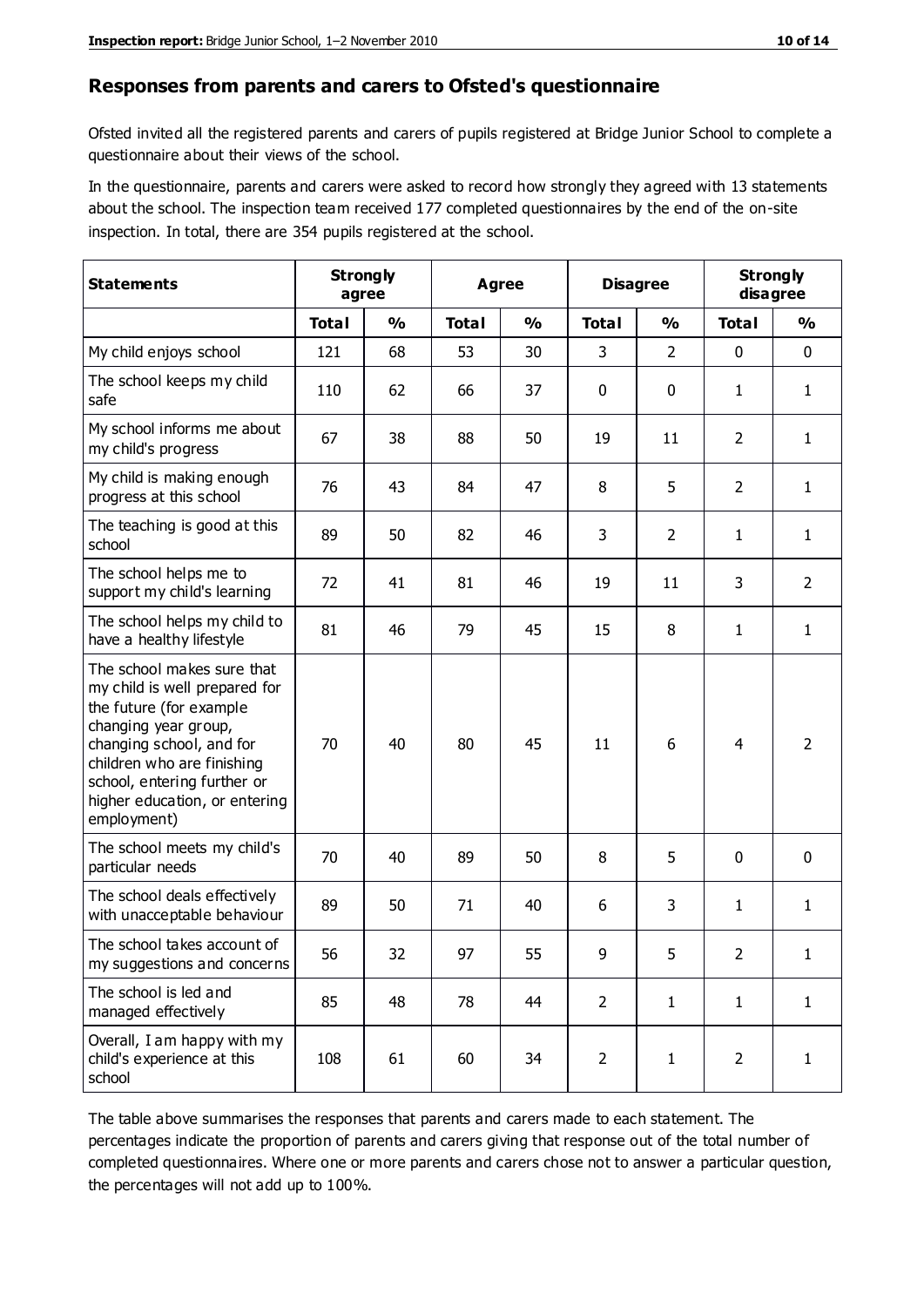# **Glossary**

| Grade   | <b>Judgement</b> | <b>Description</b>                                                                                                                                                                                                            |
|---------|------------------|-------------------------------------------------------------------------------------------------------------------------------------------------------------------------------------------------------------------------------|
| Grade 1 | Outstanding      | These features are highly effective. An outstanding school<br>provides exceptionally well for all its pupils' needs.                                                                                                          |
| Grade 2 | Good             | These are very positive features of a school. A school that<br>is good is serving its pupils well.                                                                                                                            |
| Grade 3 | Satisfactory     | These features are of reasonable quality. A satisfactory<br>school is providing adequately for its pupils.                                                                                                                    |
| Grade 4 | Inadequate       | These features are not of an acceptable standard. An<br>inadequate school needs to make significant improvement<br>in order to meet the needs of its pupils. Ofsted inspectors<br>will make further visits until it improves. |

### **What inspection judgements mean**

### **Overall effectiveness of schools**

|                       | Overall effectiveness judgement (percentage of schools) |      |                     |                   |
|-----------------------|---------------------------------------------------------|------|---------------------|-------------------|
| <b>Type of school</b> | <b>Outstanding</b>                                      | Good | <b>Satisfactory</b> | <b>Inadequate</b> |
| Nursery schools       | 58                                                      | 36   | 4                   | 2                 |
| Primary schools       | 8                                                       | 43   | 40                  | 9                 |
| Secondary schools     | 10                                                      | 35   | 42                  | 13                |
| Sixth forms           | 13                                                      | 39   | 45                  | 3                 |
| Special schools       | 33                                                      | 42   | 20                  | 4                 |
| Pupil referral units  | 18                                                      | 40   | 29                  | 12                |
| All schools           | 11                                                      | 42   | 38                  | 9                 |

New school inspection arrangements were introduced on 1 September 2009. This means that inspectors now make some additional judgements that were not made previously.

The data in the table above are for the period 1 September 2009 to 31 March 2010 and are the most recently published data available (see **[www.ofsted.gov.uk](http://www.ofsted.gov.uk/)**). Please note that the sample of schools inspected during the autumn and spring terms 2009/10 was not representative of all schools nationally, as weaker schools are inspected more frequently than good or outstanding schools.

Percentages are rounded and do not always add exactly to 100. Secondary school figures in clude those that have sixth forms, and sixth form figures include only the data specifically for sixth form inspection judgements.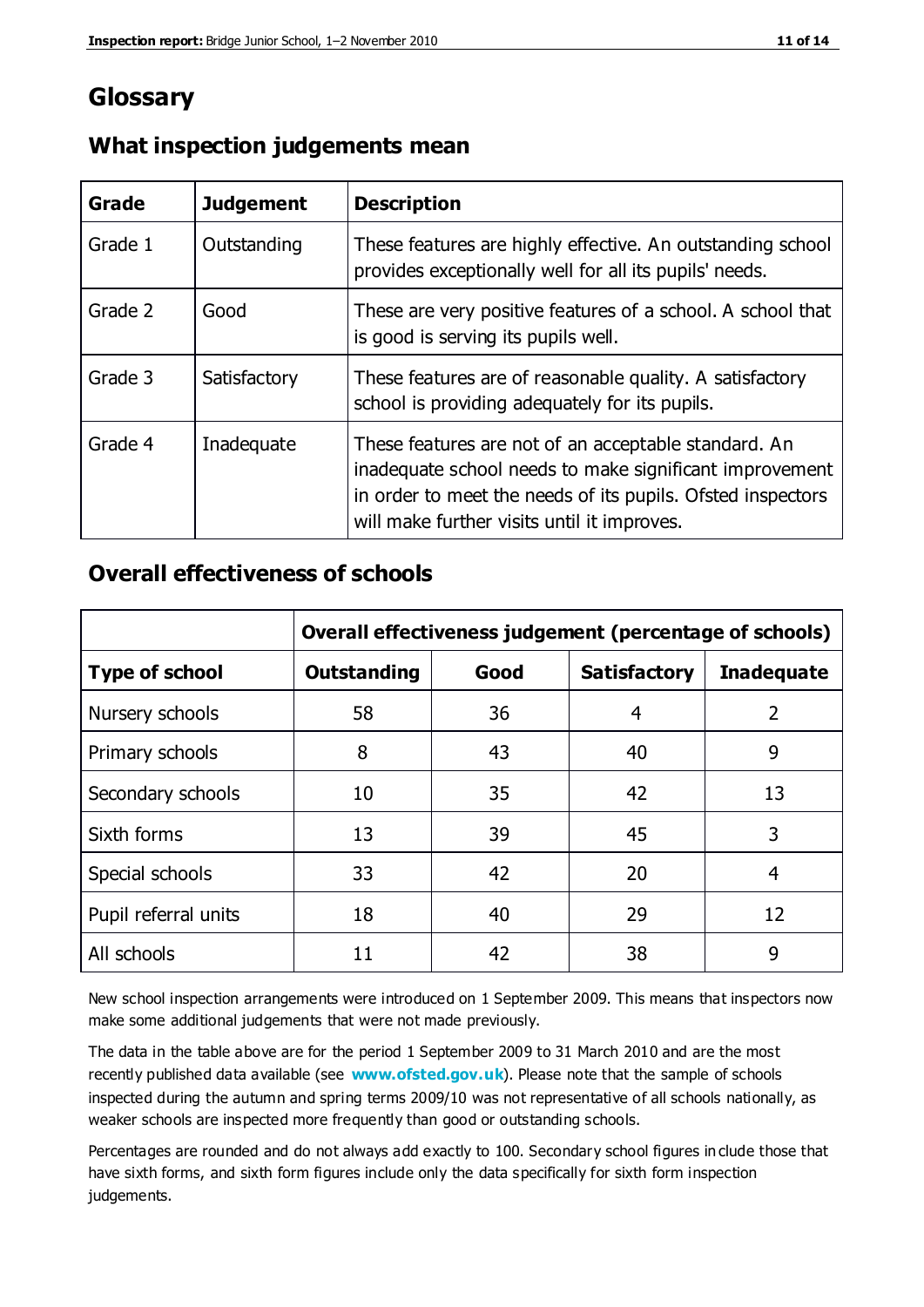# **Common terminology used by inspectors**

| Achievement:               | the progress and success of a pupil in their learning,<br>development or training.                                                                                                                                                          |  |  |
|----------------------------|---------------------------------------------------------------------------------------------------------------------------------------------------------------------------------------------------------------------------------------------|--|--|
| Attainment:                | the standard of the pupils' work shown by test and<br>examination results and in lessons.                                                                                                                                                   |  |  |
| Capacity to improve:       | the proven ability of the school to continue<br>improving. Inspectors base this judgement on what<br>the school has accomplished so far and on the quality<br>of its systems to maintain improvement.                                       |  |  |
| Leadership and management: | the contribution of all the staff with responsibilities,<br>not just the headteacher, to identifying priorities,<br>directing and motivating staff and running the school.                                                                  |  |  |
| Learning:                  | how well pupils acquire knowledge, develop their<br>understanding, learn and practise skills and are<br>developing their competence as learners.                                                                                            |  |  |
| Overall effectiveness:     | inspectors form a judgement on a school's overall<br>effectiveness based on the findings from their<br>inspection of the school. The following judgements,<br>in particular, influence what the overall effectiveness<br>judgement will be. |  |  |
|                            | The school's capacity for sustained<br>improvement.                                                                                                                                                                                         |  |  |
|                            | Outcomes for individuals and groups of pupils.                                                                                                                                                                                              |  |  |
|                            | The quality of teaching.                                                                                                                                                                                                                    |  |  |
|                            | The extent to which the curriculum meets<br>pupils' needs, including, where relevant,<br>through partnerships.                                                                                                                              |  |  |
|                            | The effectiveness of care, guidance and<br>support.                                                                                                                                                                                         |  |  |
| Progress:                  | the rate at which pupils are learning in lessons and<br>over longer periods of time. It is often measured by<br>comparing the pupils' attainment at the end of a key                                                                        |  |  |

stage with their attainment when they started.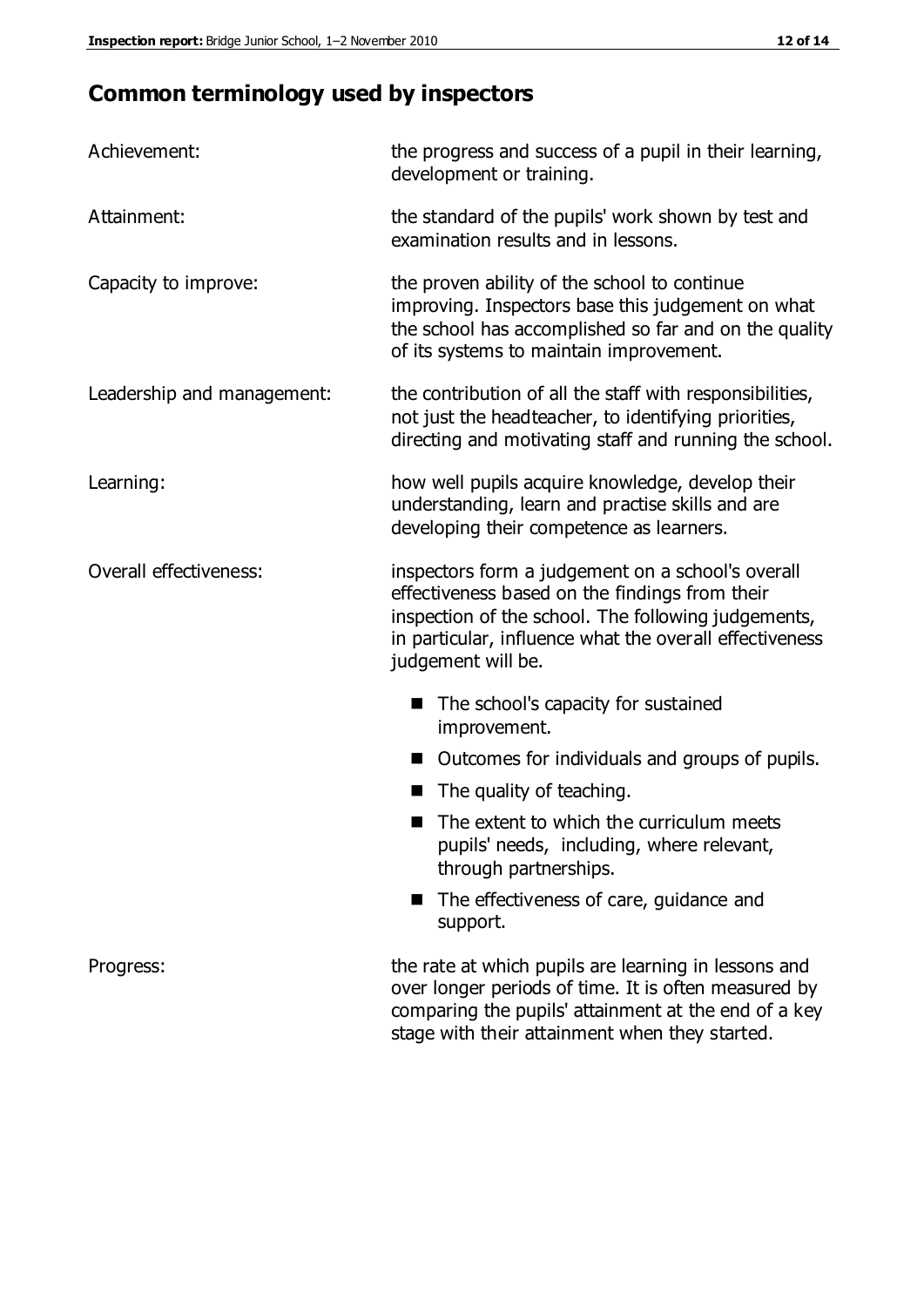# **This letter is provided for the school, parents and carers to share with their children. It describes Ofsted's main findings from the inspection of their school.**

#### 3 November 2010

#### Dear Pupils

### **Inspection of Bridge Junior School, Leicester, LE5 3HH**

Your school provides you with a good education. You help to make it a special place for everyone in your school, because you are happy, lively, enjoy learning and are well behaved. We enjoyed meeting you all, and hearing from you about your life in school. I was really impressed with those of you who told me about their trips out of school, including a visit to Devon, and how well you feel you all get along with each other in school.

The team of inspectors think you are very well cared for by the staff, and were very pleased to hear how safe you think you are. We think that from when you first start school you learn well, and develop well as young citizens, know how to support your peers and clearly tell right from wrong. Throughout your time in school, we think you make good progress in your learning and you are improving all the time, especially in mathematics. The teaching and classroom support is good and there is good leadership from the headteacher and other leaders, who are always trying to help the school in every way. They provide you with many exciting and enjoyable learning activities especially through visits to the cinema, to inspire writing, and the many visits you make with your parents, who share in your new learning experiences. No wonder everyone from the area you live in, including your parents and carers, are so supportive of the school.

Everyone in the school wants it to improve even more, so we are suggesting how this might be done. We have asked the school leaders to help the teaching become even better, by making sure that all of you are doing work that is not too difficult or too easy. We have suggested that this can be done by making sure that teachers' plans meet the learning needs of each one of you, so that you can all make good progress, particularly with your writing.

We are confident that you will try to do your best, and find that learning is fun in Bridge Junior.

Yours sincerely

Andrew Stafford Lead inspector